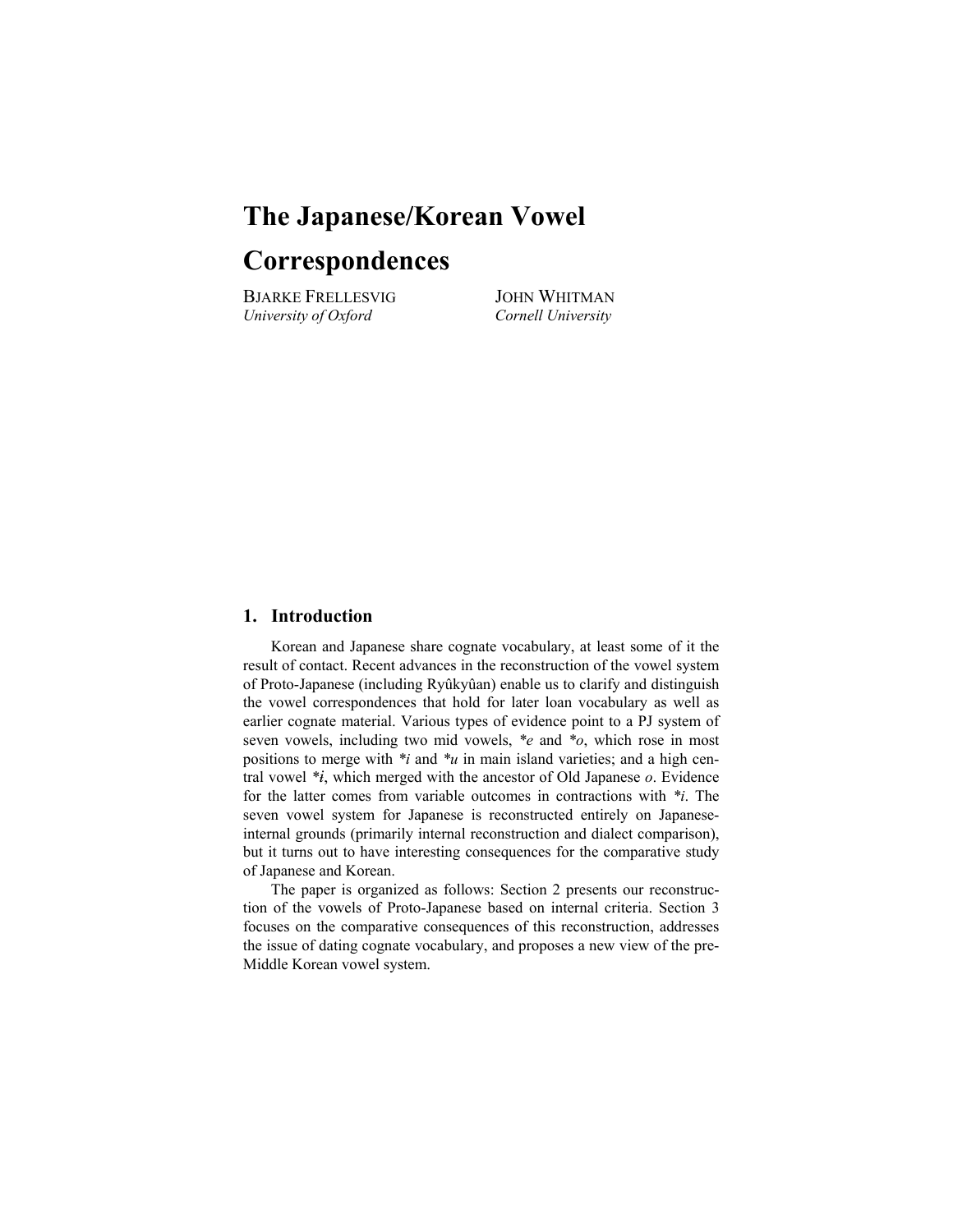## **2. The Vowels of Proto-Japanese**

In this section we motivate the reconstruction of short vowels for Proto-Japanese in (1), following Frellesvig and Whitman (forthcoming a, b).

$$
\begin{array}{cccc}\n(1) & *_{i} & *_{i} & *_{u} \\
& *_{e} & *_{o} & *_{o} \\
& & *_{a}\n\end{array}
$$

The correspondences between the PJ vowels we reconstruct and the vowels and postconsonantal diphthongs of OJ are shown in  $(2a)$ .<sup>1</sup> Until recently, a four vowel hypothesis (4VH) has been dominant, holding that PJ had only four primary vowels (e.g. Miller 1967, Ohno 1977, Matsumoto 1974, 1984, Whitman 1985),  $\frac{*i}{*}$ ,  $*a$ ,  $\frac{*j}{*}$ , reflected as OJ  $\frac{i}{i}$ , a, u, o $\frac{i}{i}$  (2b) gives the correspondences between the PJ four vowel system and OJ.

| (2) a. Seven vowel hypothesis (7VH) b. Four vowel hypothesis (4VH) |  |
|--------------------------------------------------------------------|--|
|                                                                    |  |

| PJ                                    | OJ               | PJ                               | OJ               |
|---------------------------------------|------------------|----------------------------------|------------------|
| $*_i$                                 | i                | $*_i$                            | $\dot{i}$        |
| $e^*e$                                | i, ye            | $\displaystyle{{}^*}a$           | $\boldsymbol{a}$ |
| $\displaystyle{{}^*}a$                | a                | $\ast_{\mathcal{U}}$             | $\boldsymbol{u}$ |
| $^*o$                                 | u, wo            | $*_\partial$                     | $\boldsymbol{o}$ |
| $*_{\mathcal{U}}$                     | $\boldsymbol{u}$ |                                  |                  |
| $*_i$                                 | 0                |                                  |                  |
| $*_\partial$                          | 0                |                                  |                  |
|                                       |                  |                                  |                  |
| Pre-OJ                                | <b>OJ</b>        | Pre-OJ                           | OJ               |
| $*_{ui}$                              | wi               | $*_{ui}$                         | wi               |
| $*_ii$                                | wi               | $*_{{\partial} i}$               | wi               |
| $a^*$ ai                              | $\mathfrak{e}$   | $a^*$ ai                         | $\it e$          |
| $*_{{\partial} i}$                    | $\ell$           | $\ast_{ia}$                      | ye               |
| $*_{ii}$                              | ye               | $\ast_{i\partial}$               | ye               |
| $*_ia$                                | ye               | $\ast_{\mathcal{U}\partial}$     | wo               |
| $*_i_{i\partial}$                     | ye               | $\ast_{\mathcal{U} \mathcal{U}}$ | wo               |
| $\ast_{\mathcal{U}\mathcal{\dot{t}}}$ | wo               |                                  |                  |
| $\ast_{\mathcal{U} \mathcal{A}}$      | wo               |                                  |                  |
| $*_{u\partial}$                       | wo               |                                  |                  |
|                                       |                  |                                  |                  |

 1 We phonemicize the '*kô/otsu rui'* syllables as exemplified in the following, with /Cwi/ for  $Ci_2$ ,  $i$ Cwo/ for  $Co_1$ ,  $i$ Cye/ for  $Ce_1$ , and  $i$ Ce/ for  $Ce_2$  (aligning  $Ce_2$  with neutral  $Ce$ ):  $mi_1$  /mi/ 'three', *ti* /ti/ 'thousand', *mi<sub>2</sub>* /mwi/ 'body';  $ko_1$  /kwo/ 'child', *po* /po/ 'ear (of grain)',  $ko_2$  /ko/ 'this'; *me<sub>1</sub>* /mye/ 'woman', *te* /te/ 'hand', *me<sub>2</sub>* /me/ 'eye'.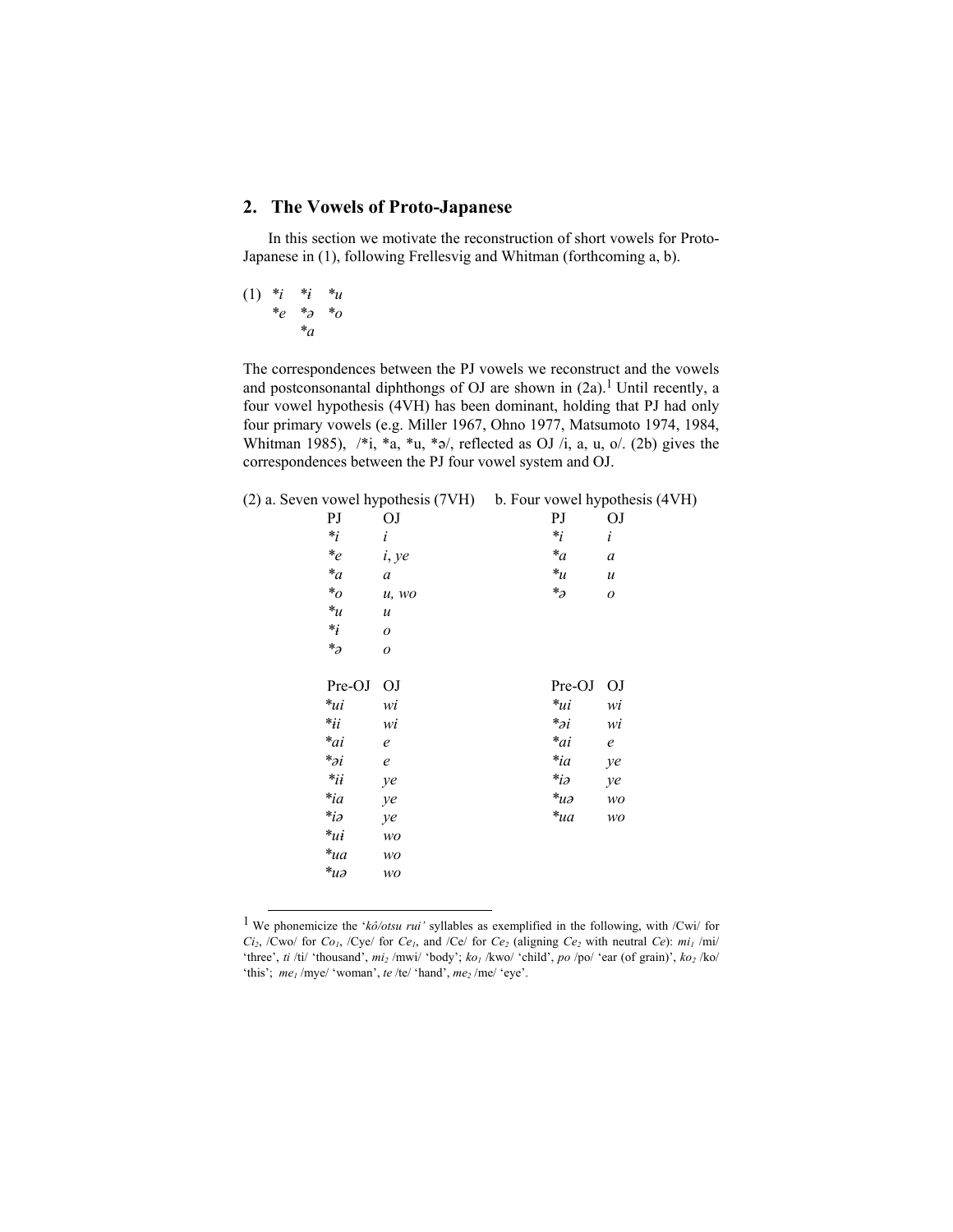The 4VH claims that the OJ nuclei *wi, e*, *ye*, and *wo* are **all** secondary, resulting from contractions of vowel sequences as in (3):

| $(3)$ a. *ui > wi                  | *waku-iratukwo 'young-honored.male' > wakwiratukwo             |
|------------------------------------|----------------------------------------------------------------|
| $*$ ai > wi                        | <i>*apa-isi</i> 'big-stone' > <i>opwisi</i> Proper name        |
| * $\alpha$ i > e                   | *tana-iri 'palace-enter' > toneri 'palaceservant'              |
| $*ai > e$                          | <i>*taka-iti</i> 'high-market' > <i>taketi</i> Proper name     |
| b. $\sqrt[k]{u^2} > \sqrt[3]{v^2}$ | situ-ori 'native.weaving-weave' $\sim$ sitwori 'type of cloth' |
| $*ua > wo$                         | *kazu-ap- 'number-join' > kazwope- 'count'                     |
| $*ia > ye$                         | <i>*saki-ari 'bloom-is' &gt; sakyeri 'is blooming'</i>         |
| $*i$ $>$ ye                        | <i>*pi-əki</i> 'sun-put' > <i>pyeki</i> Proper name            |

So-called 'apophonic nouns' give further support for the secondary origin of the nuclei *wi* and *e* (but not *ye* and *wo*):

| (4) | freestanding form                                                                                                                                              | compound form                                  |
|-----|----------------------------------------------------------------------------------------------------------------------------------------------------------------|------------------------------------------------|
|     | wi ~ u $mwi$ 'body'                                                                                                                                            | <i>mu-kapari</i> 'hostage' ('body-substitute') |
|     | $\overline{w}$ $\sim$ 0 $\overline{k}$ $\overline{w}$ $\overline{k}$ $\overline{w}$ $\overline{k}$ $\overline{c}$ $\overline{k}$ $\overline{c}$ $\overline{k}$ | <i>ko-dati</i> 'grove' ('tree-stand')          |
|     | $e \sim o$ se 'back'                                                                                                                                           | <i>so-muku</i> 'turn' ('back-face')            |
|     | $e \sim a$ <i>me</i> 'eye'                                                                                                                                     | <i>ma-pye</i> 'front' ('eye-side, direction')  |

There are various proposals about the origin of noun apophony (Yoshitake 1928, Murayama 1962, Whitman 1985); all hold that the compound form directly reflects the root vowel, while freestanding *wi* and *e* originate from contractions like (3a), e.g. *mwi* 'body' < \**mui*; *me* 'eye' < *\*mai.* 

Perhaps the strongest argument for the 4VH is the relative infrequency of *Cwi, Ce*, *Cye*, and *Cwo*, especially outside of morpheme-final position. However we take the position (2.2) that this distribution has two sources: *Cwi* and *Ce* truly are secondary, but final *ye* and *wo* reflect primary vowels.

## **2.1 Two sources for o: PJ**  $*$ **<b>a**,  $*$ **i**  $>$  OJ **o**

The 7VH (2a) holds that OJ *o* is the reflex of two PJ vowels, which we reconstruct as  $*_i$  and  $*_\partial$ , a high and a mid central vowel respectively. The basic observation underlying this proposal is evident in (3-4) above: OJ *o* takes part in two alternations,  $o \sim wi$  and  $o \sim e$ , reflecting two outcomes of contraction with  $*_i$ . Of these  $o \sim e$  has previously been thought to be an irregular and/or nonstandard variation of  $o \sim wi$ , but we argue instead that the alternation  $o \sim e$  in simply reflects a different source for OJ  $o$ , as shown in (5); pre-OJ  $*_i$  and  $*_i$  merged after these contractions took place, eventually resulting in OJ *o*.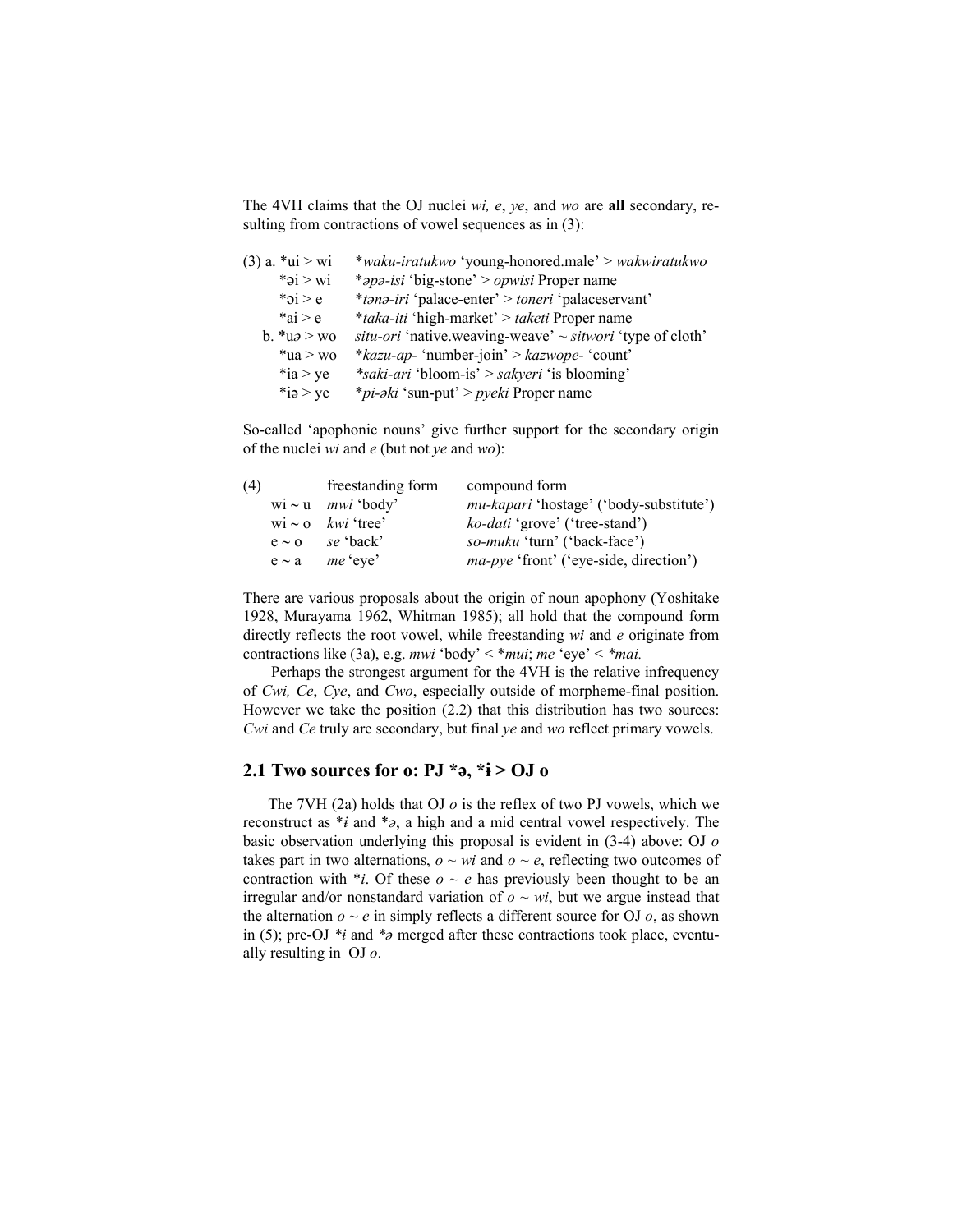(5) a.  $*_i > 0 \sim wi < *_i>i$ b.  $*_2 > 0 \sim e \quad <*_2i$ 

Below we review relevant cases of the two alternations  $o \sim e$  and  $o \sim wi$ .

#### **2.1.1 Lexical Contraction**

 The examples in (6) seem to be the only solid cases of lexical contraction of an ancestor of OJ  $o$  with  $*$ *i*. They do not show  $*_{oi} > wi$  to be regular and  $*_{\partial i} > e$  irregular: there is but one case of the former versus two of the latter, supporting the distinct PJ sources in (7).

- (6) a. *opwisi* (cf. (4.a))
	- b. *toneri* (cf. (4.a)), *wenu* 'puppy' (cf. *wo* 'small', *inu* 'dog')
- (7) a.  $*ipi-isi > opwisi$ 
	- b. \**tn-iri* > *toneri*, \**w-inu* > *wenu*

#### **2.1.2 Nominal Apophony**

Among the monosyllabic apophonic nominal stems, OJ *o* takes part in two alternations,  $o$ -  $\sim$  *wi* and  $o$ -  $\sim$  *e*. (8) lists these alternations for monosyllabic stems.<sup>2</sup> Again, the distribution is not persuasive for  $o \sim wi \lt^*si$  being regular; instead, two distinct sources should be reconstructed as in (9).

- (8) a.  $ko- \sim kwi$  'tree';  $no- \sim ni$  'load';  $po- \sim pwi$  'fire'; *so* demonstrative  $\sim$  *si* 3rd sg. personal pronoun.
	- b. *mo* 'algae; ?seaweed'  $\sim$  *me* '(edible) seaweed'; *so-* $\sim$  *se* 'back';  $yo \sim ye$  'branch';  $yo \sim ye$ - 'good'.

(9) a. 
$$
*Ci > Co~\sim Cwi < *Cii
$$
  
b.  $*Co~>Co~\sim Ce < *Coi$ 

#### **2.1.2 Verb(al) Apophony**

The basic stem of the secondary verbs, the Nidan verbs, is thought to derive from contraction of a root or stem final vowel with an *\*i* (either a derivational morpheme, possibly going back further to *\*-Ci-*, or the infinitive formant). When the source is reflected independently in OJ, Nidan verbs take part in alternations similar to the apophonic nouns:

 <sup>2</sup> Note that *-wi* is neutralized as *-i* after coronals.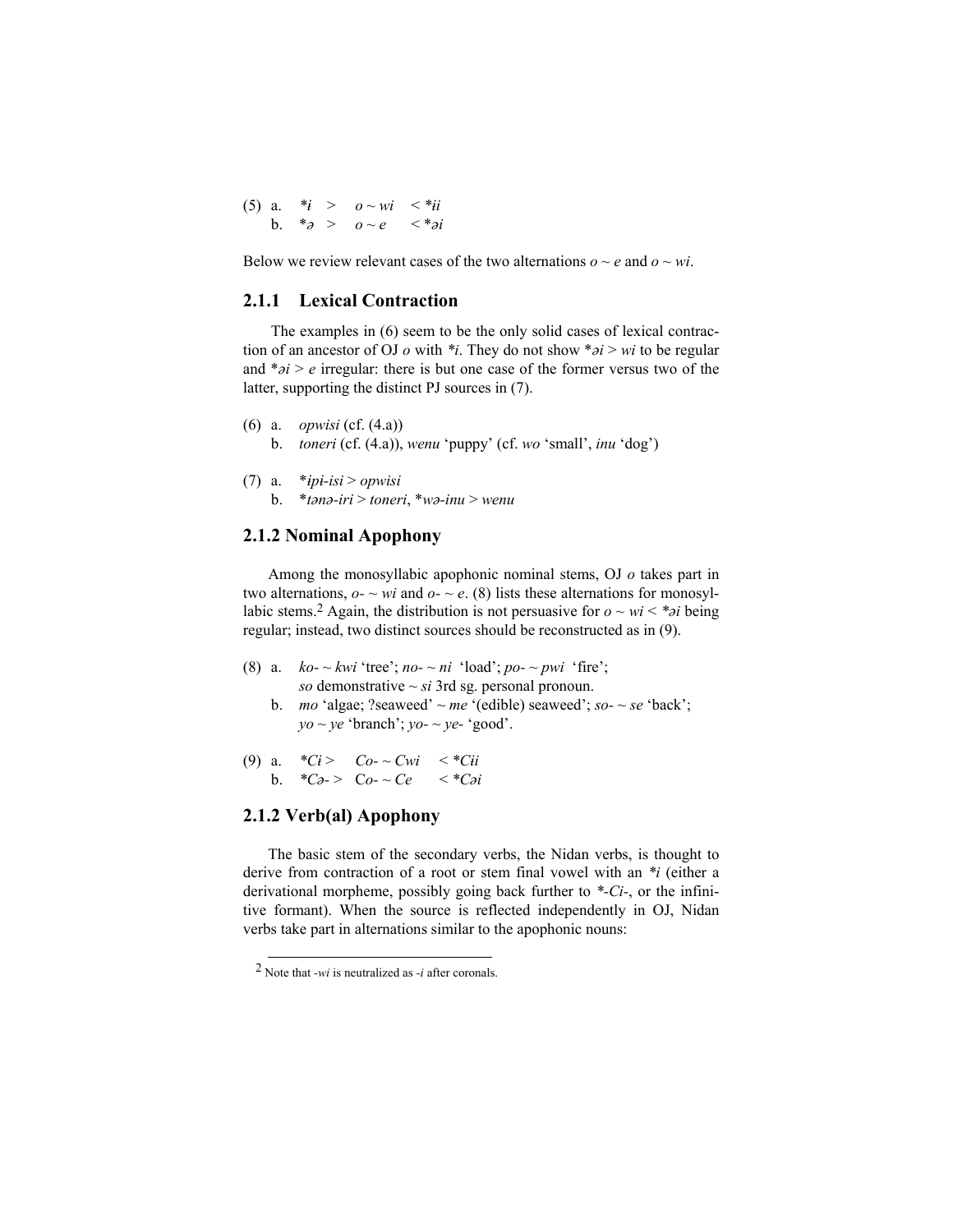| (10)           |                        | Nidan verb base                                          |
|----------------|------------------------|----------------------------------------------------------|
| $-u - w$ i-    | <i>sabu</i> - 'lonely' | <i>sabwi</i> - 'get desolate, fade' $(<^*sabu$ - $(C)i)$ |
| $-0-$ ~ $-Wi-$ | $opo$ - 'big'          | <i>opwi</i> - 'get big; grow' $(*ipi-(C)i)$              |
| -a- $\sim$ -e- | $aka(-)$ 'red'         | <i>ake</i> -'redden, lighten' $(*aka-(C)i)$              |

Nidan verbs do not regularly take part in the alternation  $-o - e - e$ , but it is possible to identify a few pairs exhibiting this alternation (11). Of these, only *komor*-, *kome-* are true lexical verbs. *Se-* is the basic stem of 'to do'; its root, *so*, is reflected as a fossilized imperative in prohibitive *na-...-so*. -*Koso* is used as imperative; *to* is the copula infinitive and *-te* the derived gerund formant and adverbializer (see Frellesvig 2001:12-16). These roots should be reconstructed as in (12a) and the alternations understood as in (12b).

- $(11)$  *komor* 'hide' (intr.) ~ *kome* 'hide, enclose'; *so* ~ *se* 'do'; -*koso* ~ -*kose*- 'do for me'; *to* copula ~ *te* adverbializer.
- (12) a. \**km,* \**s*, \**ks*, \**t* b.  $*(-)C_{\partial} > (-)C_{\partial} \sim (-)Ce$ - <  $*(-)C_{\partial}$ -*(C)i*

#### **2.2 Proto-Japanese \*e, \*o**

Contra the 4VH, the evidence for the OJ nuclei *wo* and *ye* being diachronically secondary is far less persuasive than for *wi* and *e*. While syllables with *wo* and *ye* are also relatively infrequent in the OJ lexicon, the vast majority cannot be derived from lexical contractions of the sort in (3b). As noted above, *wo* and *ye* do not take part in alternations involved in nominal or verbal apophony. This has led to hypotheses that these nuclei, as opposed to *wi* and *e*, to a large extent reflect two primary PJ vowels, reconstructed as *\*o* and *\*e*. See Hattori (1978-9), Hayata (1998, 2000), Serafim (1999) for proposals based on internal and comparative dialect evidence for reconstruction of PJ *\*o, \*e*. Most recently, the thorough study of Miyake (2003) provides philological evidence for this claim.

Previous reconstructions of front and back mid vowels in PJ have assumed unconditional raising to high vowels (PJ  $*o > OJ u$ ,  $*e > i$ ) or raising conditioned by length; we hypothesize that PJ *\*o* and *\*e* rose to give *wo* and *ye* in 'final' position, but *u, i* elsewhere (13). Dialects seem to have differed in the environments and conditions for whether the outcome was 'complete'  $(> u, i)$  or 'incomplete'  $(> w, v e)$  raising.

 $(13)*<sub>o</sub> > *wo*$  in final position; *u* elsewhere  *\*e* > *ye* in final position; *i* elsewhere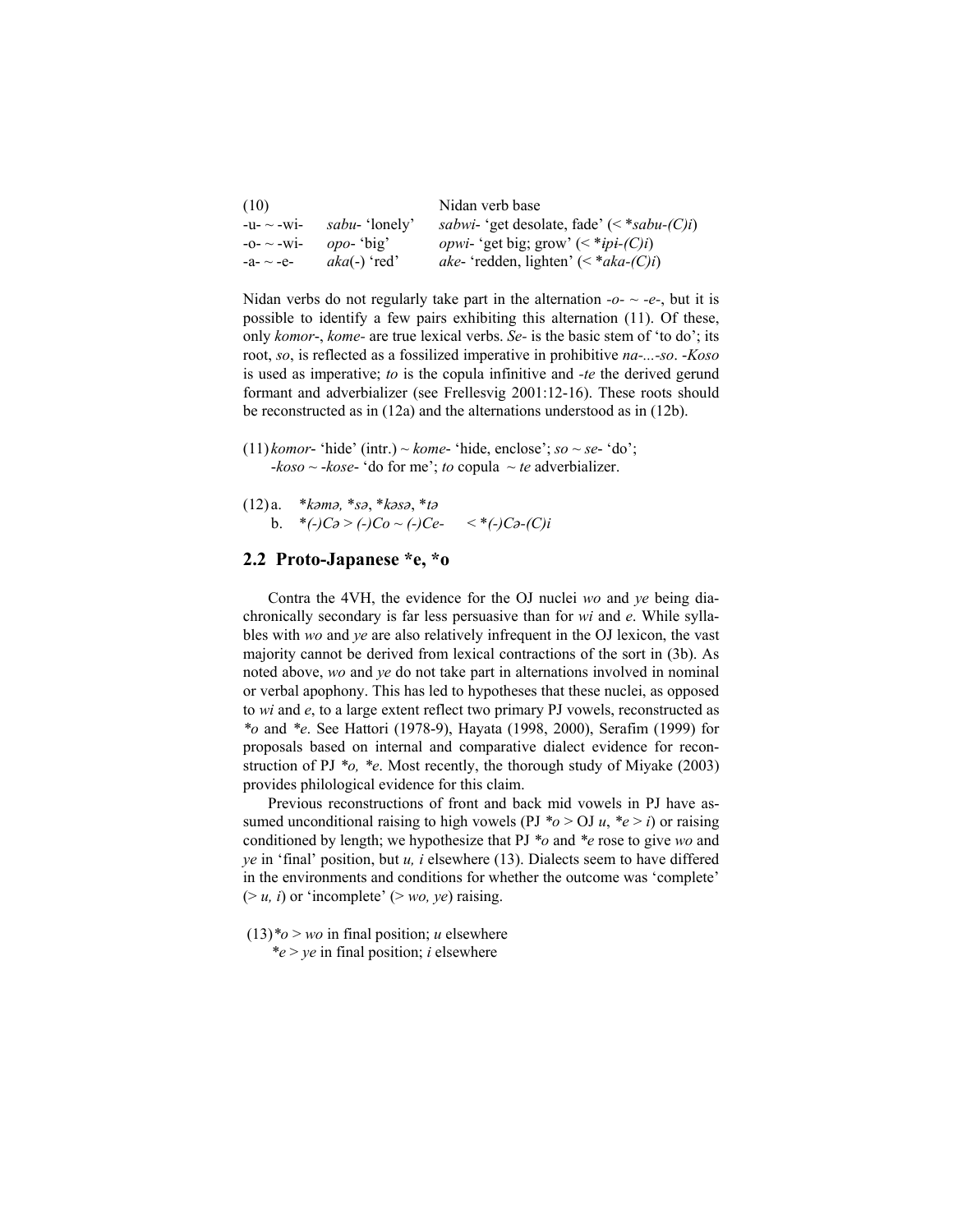Internal evidence for raising of *\*o* may be found in variation between *Cu* and *Cwo* within the OJ lexicon (14), and in dialectal correspondences between Central OJ *Cu* and Eastern OJ *Cwo* (20). See Hayata 1998, Matsumoto 1995:79ff, 132f for *wo~u* forms, also Thorpe 1983.

| $(14)*yo(-)ri$ | <i>ywo(-)ri</i> 'from' $\sim$ <i>yuri</i> 'behind; from'                |
|----------------|-------------------------------------------------------------------------|
| $*$ mo(-)ko    | <i>mwokwo</i> 'partner, bridegroom' ~ <i>mukwo</i> (> EMJ <i>muko</i> ) |

| (15)        | Central OJ                                                                                    | Eastern OJ                            |
|-------------|-----------------------------------------------------------------------------------------------|---------------------------------------|
| $*_{\nu o}$ | <i>vwo</i> 'night'                                                                            | $\therefore$ yu- (yutoko 'night bed') |
| $*_{no}$    | <i>nwo</i> 'field' $($ ?~ <i>numa</i> 'marsh') :: <i>nu</i> - $(nu$ - <i>no</i> 'field-Gen.') |                                       |
| $*_{-O}$    | <i>-u</i> finite primary verb ending $\therefore$ <i>-u</i> ~ <i>-wo</i>                      |                                       |

OJ internal evidence for *\*e* may be found in variation between *ye* and *i* within OJ, see (16), although examples are few, and in dialectal correspondences between Central OJ *-i* and Eastern OJ -*e*, or conversely, Central *ye* and Eastern *i* (17). These examples highlight the fact that different dialects had different criteria for complete and incomplete raising.

| $(16)*me$  | $\textit{mye}'$ woman' ~ -mi- (womina 'young woman')                  |
|------------|-----------------------------------------------------------------------|
| $*_{\rho}$ | <i>ye</i> 'placenta' $\sim$ <i>i</i> - ( <i>iro</i> 'of same mother') |

| (17)       | Central OJ          |                | Eastern OJ           |
|------------|---------------------|----------------|----------------------|
| $*_{{te}}$ | $(mi)ti$ 'road'     |                | te (miti-no-naga-te) |
| $*ke$      | -ki adj.Adn.        | $\mathbb{R}^2$ | -ke                  |
| $*_{ipe}$  | <i>ipye</i> 'house' | $\mathbb{Z}^+$ | ipi                  |
| *kape      | kapyer- 'return'    |                | kapir-               |

In addition, Ryûkyûan-Japanese comparative evidence gives support for reconstructing PJ \**e* (Hattori 1976, 1979-80, Thorpe 1983) where proto-Ryûkyûan *\*e* corresponds to OJ *i* (23); the PR reconstructions follow Thorpe (1983).

| $(18)$ OJ /i/        |                      | $PR *_{e} < PJ *_{e}$            |
|----------------------|----------------------|----------------------------------|
| <i>midu</i> 'water'  | $\ddotsc$            | *medu                            |
| oyobi 'finger'       | $\vdots$             | * <i>UyUbe</i> (*U: PR *u or *o) |
| <i>piru</i> 'garlic' | $\ddot{ }$ :         | *peru                            |
| kizu 'wound'         | $\ddot{\phantom{0}}$ | $*$ kezu                         |
| <i>idu</i> 'wh-'     | ٠.                   | *edu                             |
| <i>pidi</i> 'elbow'  |                      | <i>*pedi</i>                     |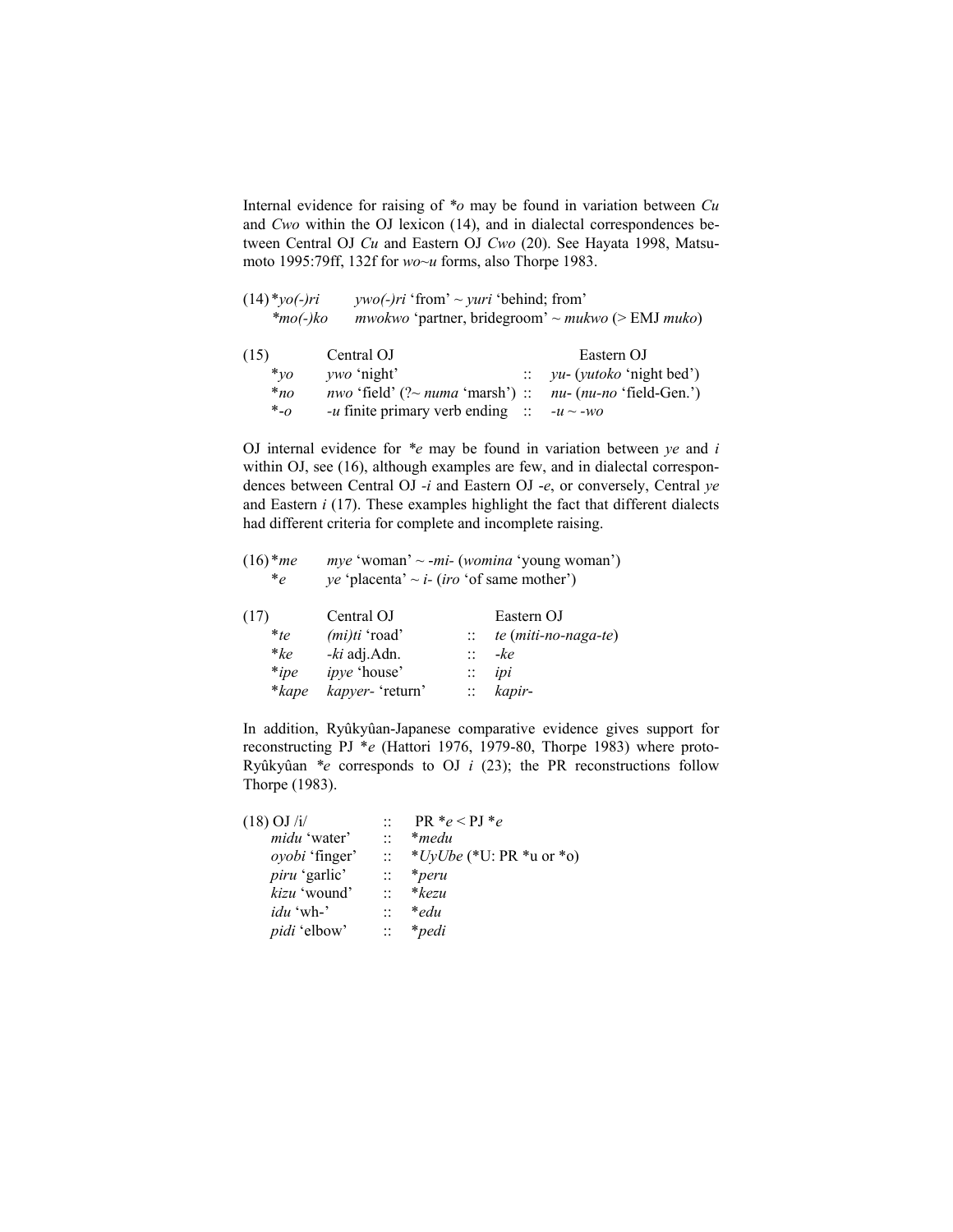#### **2.2.1 Mid Vowel Raising and Demonstratives**

As is well known, the Japanese and Korean systems of demonstrative/interrogative pronouns are structurally identical, with a three way distinction among the demonstratives (19). There is also a good form fit between MK  $ki$ ,  $tv\partial$ ,  $\partial$ -  $\sim$   $\partial nu$  and EMJ  $ko$ , so,  $i$ -  $\sim$   $idu$ -. However, the semantics do not match in two of the sets: MK mesial *ki* corresponds to EMJ proximal *ko*, and MK distal *ty* to EMJ mesial *so*. Raising of PJ mid vowels offers support for a scenario of changes which has led to this situation.

| (19) | proximal | mesial | distal | interrogative                     |
|------|----------|--------|--------|-----------------------------------|
| МK   |          | ki     | tvə    | $\partial$ - $\sim$ $\partial$ nu |
| EMJ  | kο       | so     | ka     | $i - \sim idu$                    |

First of all, it is less well known that the EMJ system is an innovation and that OJ in fact, as demonstrated in detail by Hashimoto (1966, 1982), only has a two term plus interrogative system : *ko* (speaker), *so* (non-speaker), *i- ~ idu-* (interrogative) (20). The OJ system is entirely speaker based (speaker versus nonspeaker), with no direct reference to hearer, so the semantics are also quite different from the later system. The *ka* usually posited for OJ is a product of projecting the EMJ system unto logographically written portions of the OJ text corpus. In OJ, *ka* was not a productive member of the demonstrative system. Early precursors of the innovative EMJ system are attested three times in OJ: *ka* (as distinct from the adverb *ka* 'this way'), is attested at most twice, both in dialect poems (M 14.3565, 20.4384) and the long form, *kare*, is found once (M 18.4045). Other *ka-* based demonstratives are not attested until EMJ.

| (20) OJ demonstratives | speaker | nonspeaker | interrogative  |
|------------------------|---------|------------|----------------|
|                        | kο      | so         | $i - \sim idu$ |

In addition to the productive OJ system, there is some evidence for an earlier proximal demonstrative *i-*, lost by OJ times but vestigially retained in *ima* 'now'  $\lt i$  'this' + *ma* 'interval', and perhaps also as the OJ term of address *i* 'you'. We propose that the OJ system evolved from a PJ system with proximal \**i* and interrogative \**e*, in addition to mesial and distal, see (21) below. What upset the PJ system, we suggest, was raising of pre-OJ /\*e/, resulting in homonymy between pre-OJ proximal *\*i* (< PJ *\*i*) and interrogative  $*_i$  (< PJ  $*_e$ ), a stage we represent as pre-OJ(a). We suggest that this 'pernicious homonymy' was resolved by proximal \**i* being discarded as a productive member of the system and mesial *\*ki* and distal *\*si* being reanalyzed as speech event participant and nonparticipant respectively: pre-OJ(b).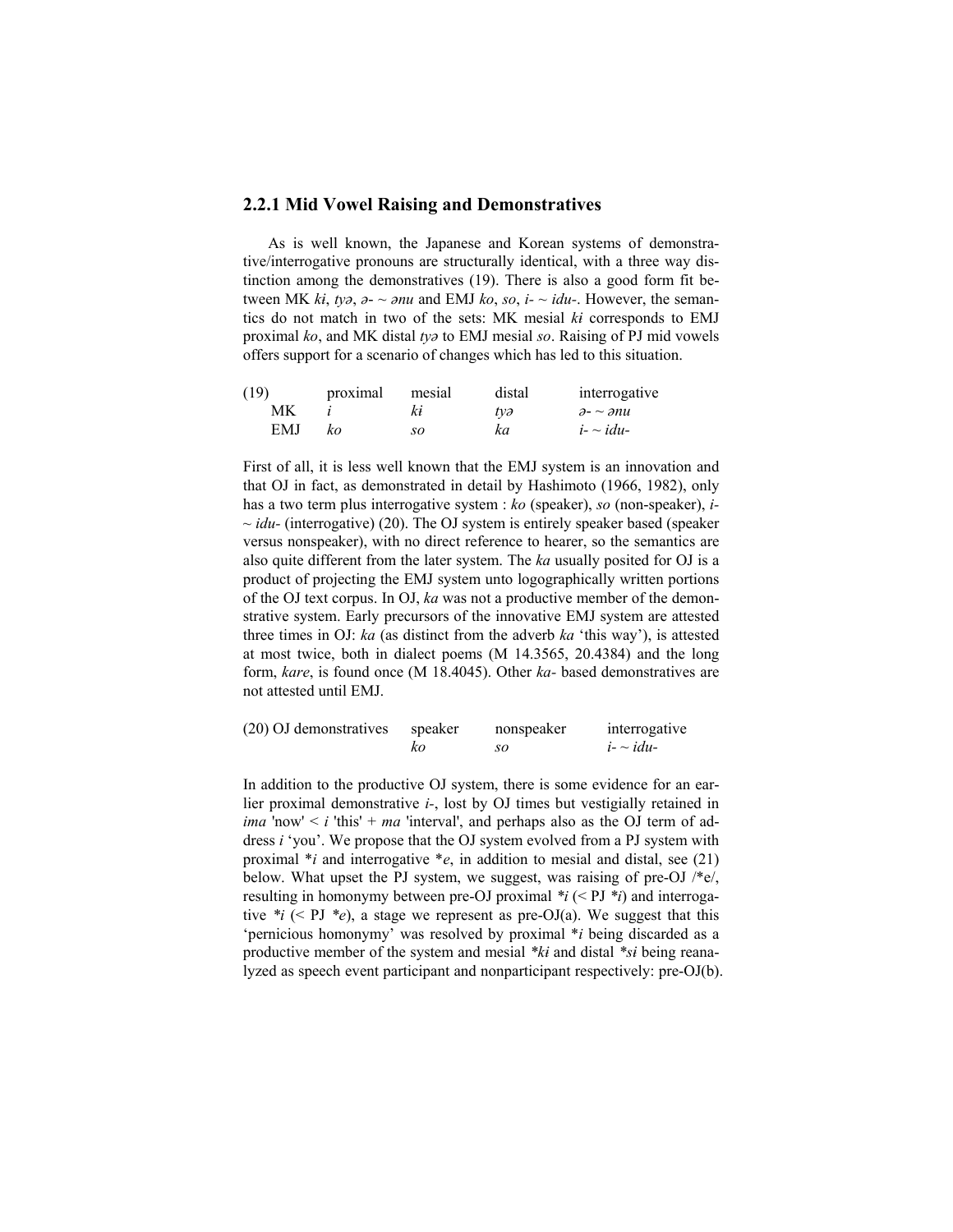This was subsequently reanalyzed as speaker and nonspeaker, respectively, the system exhibited by OJ. The OJ system was later augmented to include a distal (*ka*), giving the EMJ and later system.3

| $(21)$ PJ      | proximal                | mesial         |                | interrogative                     |  |
|----------------|-------------------------|----------------|----------------|-----------------------------------|--|
|                | $*_i$                   | *ki            |                | $*_e$                             |  |
| $pre-OJ(a)$    | proximal                | mesial         | distal         | interrogative                     |  |
|                | $*_i$                   | $*_{ki}$       | $*_{\rm{Si}}$  | $*_i$                             |  |
| $pre-OJ(b)$    | participant<br>$*_{ki}$ | $*_{{\rm S}i}$ | nonparticipant | interrogative<br>$*_i$            |  |
| O <sub>J</sub> | speaker<br>ko           | so             | nonspeaker     | interrogative<br>$i - \sim idu -$ |  |
| <b>EMJ</b>     | proximal                | mesial         | distal         | interrogative                     |  |
|                | ko                      | so             | ka             | $i - \sim idu$                    |  |

The PJ demonstrative system we reconstruct is a good fit, phonologically and semantically, with the MK system (22):

| (22) | proximal | mesial | distal   | interrogative |
|------|----------|--------|----------|---------------|
| МK   |          | Κł     | tvə      |               |
| ΡI   | $\ast$ : | *ki    | $*_{Si}$ | * 2           |

#### **2.3 Summary**

Recapitulating, we propose the following seven vowel system for PJ. It is worth noting that (23) is a typologically well-attested system. Crothers (1978) reports that vowel system type 7:2 (seven vowels with two of the central vowels  $/i/$ ,  $/\varphi$ , or  $/i/$ ) is the fifth most common in his sample of vowel systems, and the most common type among seven vowel systems, with 14 exemplars.

 $(23)*i **i **u$  **\*e \* \*o \*a** 

 <sup>3</sup> A change such as the one we propose for pre-OJ of the mesial in a three way demonstrative system to replace the original proximal is attested in the transition from classical to vulgar Latin, with mesial *iste* replacing proximal *hic* of the original three way system of proximal *hic*, mesial *iste*, and distal *ille* (see Väänänen 1963: 128-9).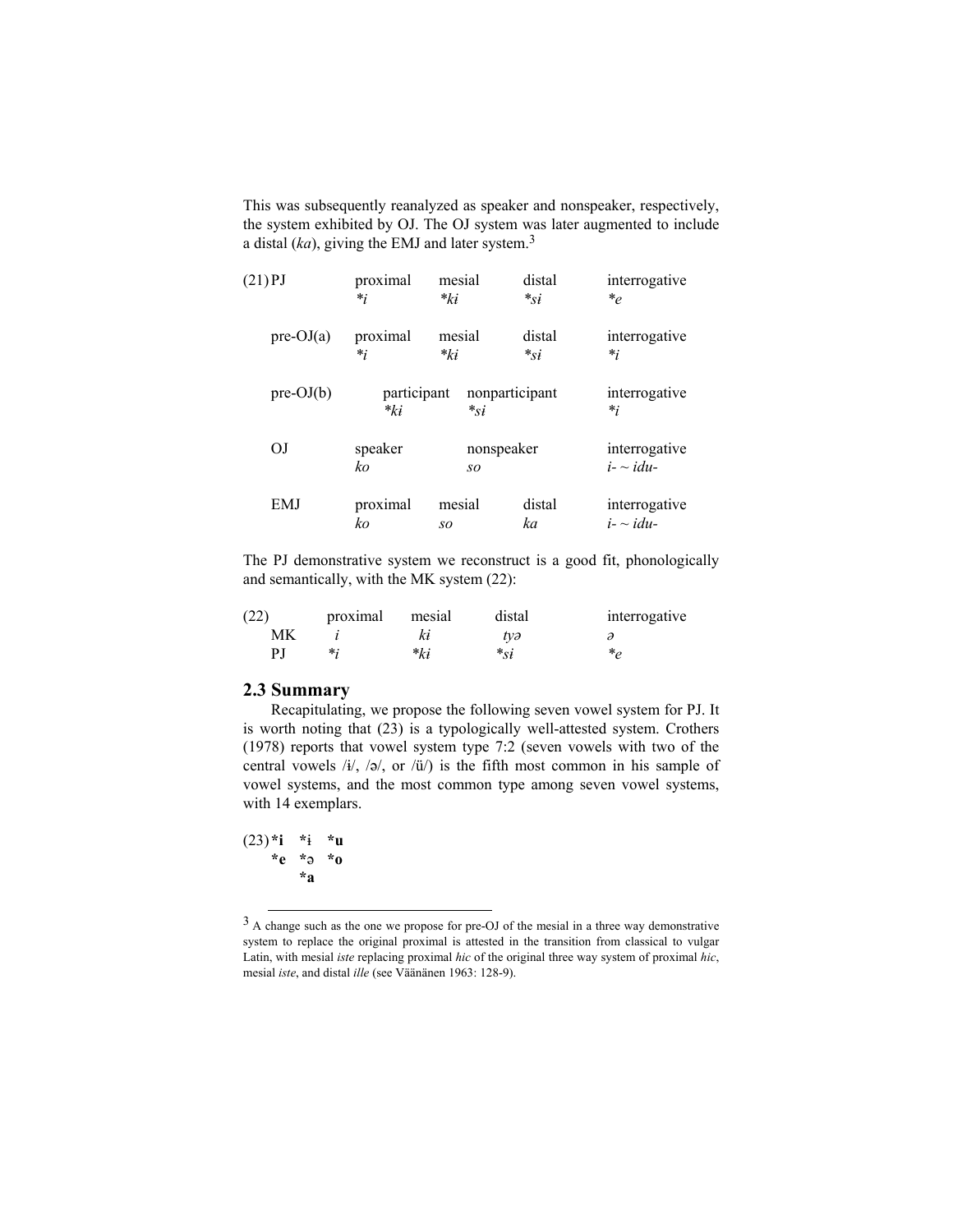#### **3. The Japanese-Korean Vowel Correspondences**

The system in (23) is not dissimilar to Late Middle Korean (24):

(24) LMK Vowels (15<sup>th</sup> century; transcription follows Lee 1972a)

i i u o  $\Lambda$ a

The main difference between the two systems reflects a peculiarity of the LMK inventory noted by many previous researchers: a four-way height distinction, with no non-high front vowel. 3.1 shows how certain vowel correspondences between Japanese and Korean fall out under the 7VH for OJ. 3.2 examines the structural disparities between the two systems.

### **3.1 The Basic Correspondences**

We propose the basic vowel correspondences in  $(25)$ :

|                  | $(25)$ MK     |          |              | OJ PJ        |                                      |
|------------------|---------------|----------|--------------|--------------|--------------------------------------|
| a. i             |               |          | $\mathbf{i}$ | $\,<\,$      | $*_{1}$                              |
| b. i             |               |          | 0<           |              | $*_1$                                |
| c. u             |               |          |              | u <          | $*_{\mathrm{u}}$                     |
|                  | d. $y_0 < *e$ | $\vdots$ |              | i, $ye<$ *e  |                                      |
| $e$ . $\partial$ |               |          |              |              | $a, a < *_{\partial} *_{\partial} a$ |
| f.               | $\Omega$      |          |              | $u, wo < *o$ |                                      |
| g. Λ             |               |          |              |              | $a, a < *_{\partial} * a$            |
| h.               | - a           |          |              | $a \leq a$   |                                      |

## **3.1.1 Correspondences for OJ /o/**

 In addition to the well known correspondences involving Middle Korean  $i$  :: OJ  $o$  (25b), a number of convincing lexical pairs support the correspondence MK  $\Lambda$  :: OJ  $\sigma$  (Kôno 1967/1979: 561, Martin 1966: 220) in (25g):

| $(26)$ MK $\dot{t}$                                                            | $\therefore$ OJ $\theta$ | $PI*_{i}$                                         |
|--------------------------------------------------------------------------------|--------------------------|---------------------------------------------------|
| a. $ki$ 'that' (mesial)                                                        |                          | $\therefore$ ko < *ki (demonstrative; cf. 2.2.1)) |
| b. $misi$ - 'wh(at)'                                                           |                          | $\therefore$ mosi < * misi (conjectural adverb)   |
| c. <i>timir</i> - 'rare'                                                       |                          | $\therefore$ tomo-si < *ti mi - 'scarce'          |
| d. $tir - \langle *tiri - 'hold, lift' :: tor - \langle *tir - 'take' \rangle$ |                          |                                                   |
| e. <i>miri-t</i> 'all'                                                         |                          | $\therefore$ moro- $\leq$ *miri 'all'             |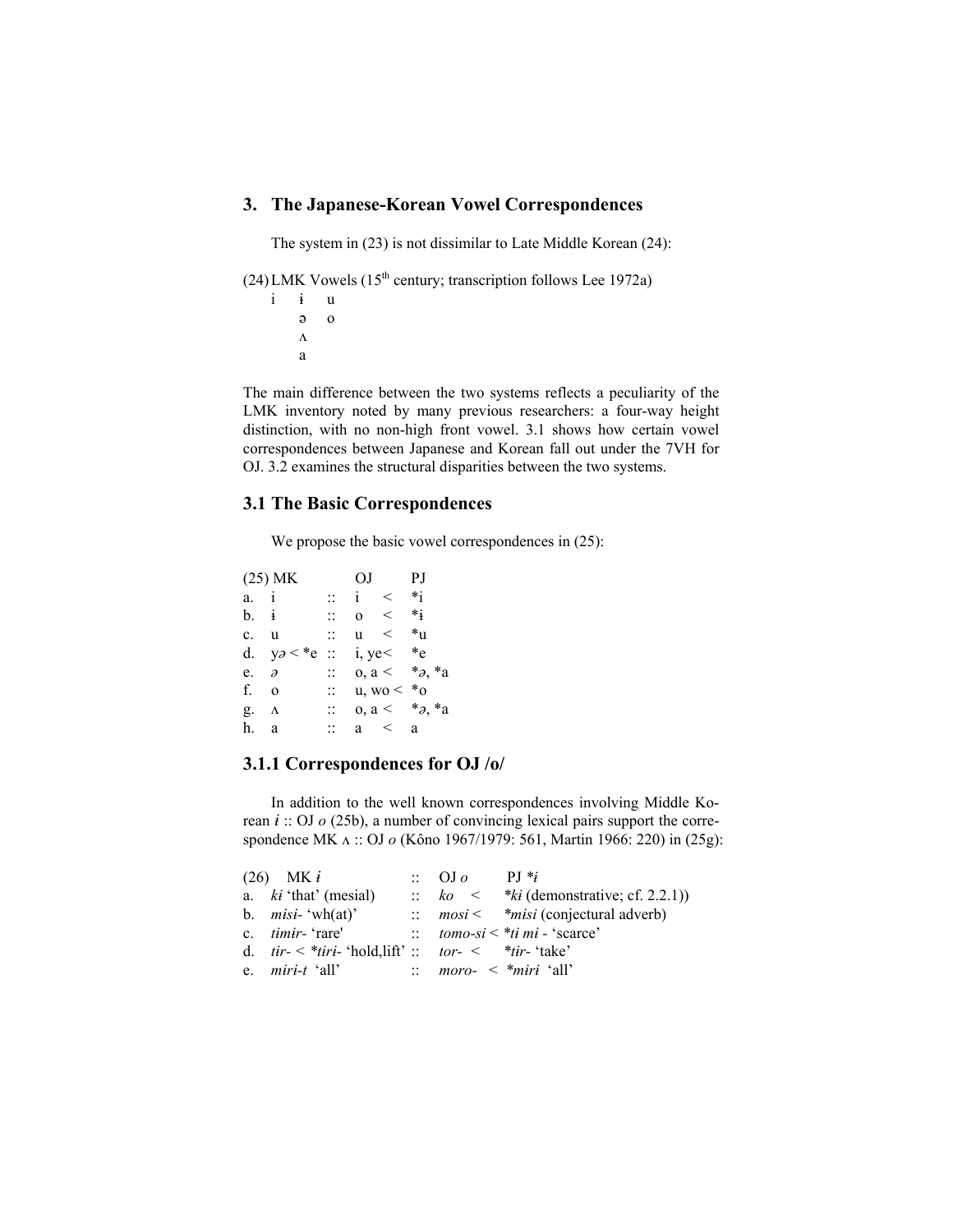| $(27)$ MK $\Lambda$                                                                  | $\therefore$ OJ $\circ$ | PJa                                              |
|--------------------------------------------------------------------------------------|-------------------------|--------------------------------------------------|
| a. <i>tark</i> 'chicken'                                                             |                         | $\therefore$ tori < *tər(-i) 'bird'              |
| b. $k \Delta t h$ - 'alike'                                                          |                         | $\therefore$ koto-si < *kata-'resemble'          |
| c. <i>mat</i> 'eldest, chief (of kin)' :: <i>moto</i> < * <i>mata</i> 'base, origin' |                         |                                                  |
| d. $n\Delta r$ - 'fly'                                                               |                         | $\therefore$ nor- $\lt$ *nər 'ride'              |
| e. $k\Delta\beta\Delta r$ county'                                                    |                         | $\therefore$ kopori < *kapar(-i) 'county' (loan) |

These two correspondence sets show us that two PJ vowels were involved: OJ  $o <$  PJ  $*_i$  :: MK  $i$ , and OJ  $o <$  PJ  $*_i$  :: MK  $\Lambda$ . The same two sets of correspondences emerge in OJ correspondences for MK words in final /r/ or /y/:

| MK ir<br>(28)                                        | OJ $o$ -, wi          | PJ $*_i y$                         |
|------------------------------------------------------|-----------------------|------------------------------------|
| a. $pir$ 'fire'                                      | $\therefore$ po-, pwi | $\langle \ \ \ *piy \ \ '$ fire'   |
| $miri - \times$ *mirir- 'withdraw' :: mo, mwi-<br>b. |                       | $\leq$ * $mi$ - 'turn about'       |
| c. $kirih$ 'stump, counter for trees' :: $ko$ , kwi  |                       | $\langle$ * $k$ <i>i</i> y 'tree'  |
|                                                      |                       |                                    |
| MK ar<br>(29)                                        | OJe                   | $PJ * \partial y$                  |
| a. <i>mar</i> 'seaweed'                              | mo, me                | $\langle$ ma(y) 'seaweed'          |
| b. <i>payam</i> 'snake'                              | $\therefore$ pemi     | $\langle$ paym(-i) 'snake'         |
| c. $pay 'boat'$                                      | $\therefore$ pe       | $\langle$ <i>pay</i> 'boat (prow)' |

The seven vowel hypothesis accounts directly for the existence of two sets of Korean correspondences for OJ *o*. Note that the OJ apophonic nouns 'fire' and 'tree' in (28) behave exactly as predicted on internal grounds by the hypothesis that their nuclear vowel results from PJ  $*_i$ . Likewise, the vowel in (29a) alternates between *e* and *o*, suggesting on internal grounds the PJ shape  $*$   $m\rho(y)$  confirmed by the MK comparison.

## **3.1.2 Correspondences for PJ \*e and \*o**

 Under the mid vowel raising hypothesis, MK *o* is expected to correspond to OJ u, except in final position. This is borne out:

| (30) | MK o                                           |                                   | OJ u                                          | $PI *_{O}$     |
|------|------------------------------------------------|-----------------------------------|-----------------------------------------------|----------------|
| a.   | <i>kokori</i> 'stem'                           | . .<br>. .                        | kuku-, kukwi, 'stem' ?< * kokor               |                |
|      | b. $ov$ 'melon'                                | $\ddotsc$<br>$\ddot{\phantom{0}}$ | <i>uri</i> 'melon' $?$                        | *ori           |
|      | c. $tok$ 'jug'                                 | $\ddotsc$                         | <i>tuki</i> 'jug' $?$                         | *toki          |
|      | d. $kom \leq kom$ 'bear'                       | $\ddotsc$                         | <i>kuma</i> 'bear' $?$                        | *koma          |
|      | e. <i>mom</i> 'body'                           | $\vdots$                          | $mu$ - mwi 'body'' ?<                         | $*_{mo(C)(i)}$ |
|      | f. <i>moyh</i> 'mountain'                      | $\mathbb{R}^2$                    | <i>mure</i> 'mountain' $?$                    | *more          |
| g.   | $kop - / koB - \langle kopa - 'beautiful' : :$ |                                   | <i>kupasi</i> - 'beautiful' < * <i>kopa</i> - |                |
|      | h. <i>moh</i> 'corner, side'                   |                                   | <i>mwo</i> 'direction' $\lt$                  | $\ast_{MO}$    |
|      | i. $-to$ 'also, too'                           |                                   | <i>two</i> 'outside, other' < $*$ <i>to</i>   |                |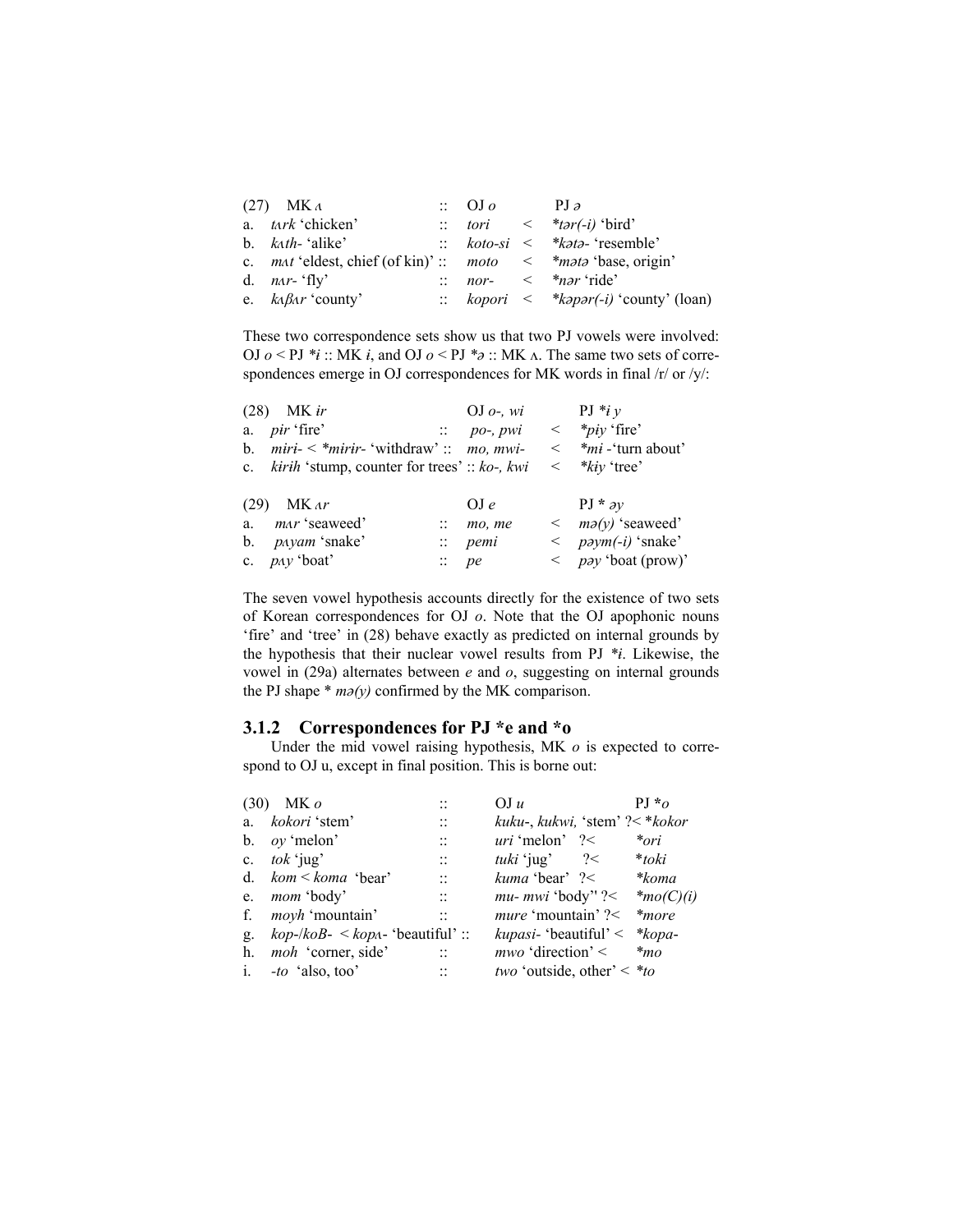In (30a-f) there is no Japanese-internal evidence that non-final /u/ results from PJ  $*$ o, although the vowel shape is consistent with this source. In (g), there is evidence for OJ  $u < *o$ : the original vowel survives in the Kami Nidan verb *kwopwi-* 'love, long for'; it is raised in stem-nonfinal position in the adjective *kupasi-* 'fine, beautiful'.

The MK correspondence for OJ  $i/ye <$  PJ  $^*e$  is less clear; as noted above, the MK inventory lacks a non-high front vowel. Following a suggestion from Leon Serafim, brought to our attention by Marc Miyake, we hypothesize a front mid vowel *\*e* for pre-MK that was centralized to merge with  $\partial$ . In absolute initial position, this vowel appears as MK  $\partial$ , but in noninitial position it palatalized the preceding consonant before being centralized, resulting in syllables of shape *Cya* in MK. The predicted OJ correspondence for this vowel is *i* in nonfinal (31a-e), *ye* in final position (f-g):

| $(31)$ MK ya                                                         | $\therefore$ OJ i                        |                       | $PI *e$      |
|----------------------------------------------------------------------|------------------------------------------|-----------------------|--------------|
| a. <i>syam</i> 'island'                                              | $\therefore$ sima 'island'               | ?                     | $*syema$     |
| b. syzy- 'whiten' cf. $hxy$ -/hiy- 'white' :: sirwo 'white' ?< *sero |                                          |                       |              |
| c. $nyay - 'go'$                                                     | $\therefore$ <i>nige</i> -'flee'         | ? <                   | $*nenk(V)$ - |
| d. <i>pyarok</i> 'flea'                                              | $\therefore$ <i>piru</i> 'leech'         | $\vert \vert < \vert$ | $*peru$      |
| e. $\partial$ - 'wh'                                                 | $\therefore$ <i>i</i> -'wh'              | $\,<\,$               | $*_e$        |
| f. <i>myaniri</i> 'wife'                                             | $\therefore$ mye, mi-'woman' <           |                       | $\ast$ me    |
| g. cyas 'breasts'                                                    | $\therefore$ <i>ti, titi</i> 'breasts' ? |                       | $*_{{te}}$   |

Previous treatments of correspondences like those in (31) have posited primary *\*i* for both languages (Lee 1959, Whitman 1985). But (d-e) give Ryûkyûan evidence for PJ *\*e*, while (f) gives Japanese-internal evidence for \*e, as it shows *ye*, not *i*, in the position predicted by the mid vowel raising hypothesis. Our proposal provides a more balanced vowel system for pre-MK and makes sense of this correspondence set.

#### **3.2 Pre-OJ Mid Vowel Raising in Japanese Loans from Korean**

 The mid vowel raising hypothesis enables us to distinguish loans which entered Japanese after raising from material present in the language at the preraising stage:

|                | $(32)$ MK                                       |                | <b>J</b> Preraising          | Postraising            |
|----------------|-------------------------------------------------|----------------|------------------------------|------------------------|
| a.             | syam 'island''                                  | $\mathbb{R}^+$ | sima 'island'                | sema (Nihon shoki)     |
|                | b. $kyan$ 'silk' (Sino-Korean) :: $kinu$ 'silk' |                |                              | ken (Sino-Japanese)    |
| $c_{\cdot}$    | <i>tyar</i> 'Buddhist temple' ::                |                |                              | tera 'Buddhist temple' |
|                | d. <i>putha</i> 'Buddha' < * <i>putihya</i> ::  |                |                              | potoke 'Buddha'        |
| $e_{1}$        | Kokurya 'Koguryŏ' (SK) :: Kokuri                |                |                              | Kure 'Koguryŏ'         |
| f.             | <i>kom &lt; koma</i> 'bear'                     |                | $\therefore$ kuma 'bear'     | koma Koguryŏ ethnonym  |
| $\mathbf{g}$ . | <i>mosi</i> 'ramie'                             |                | :: karamusi '(Korean) ramie' |                        |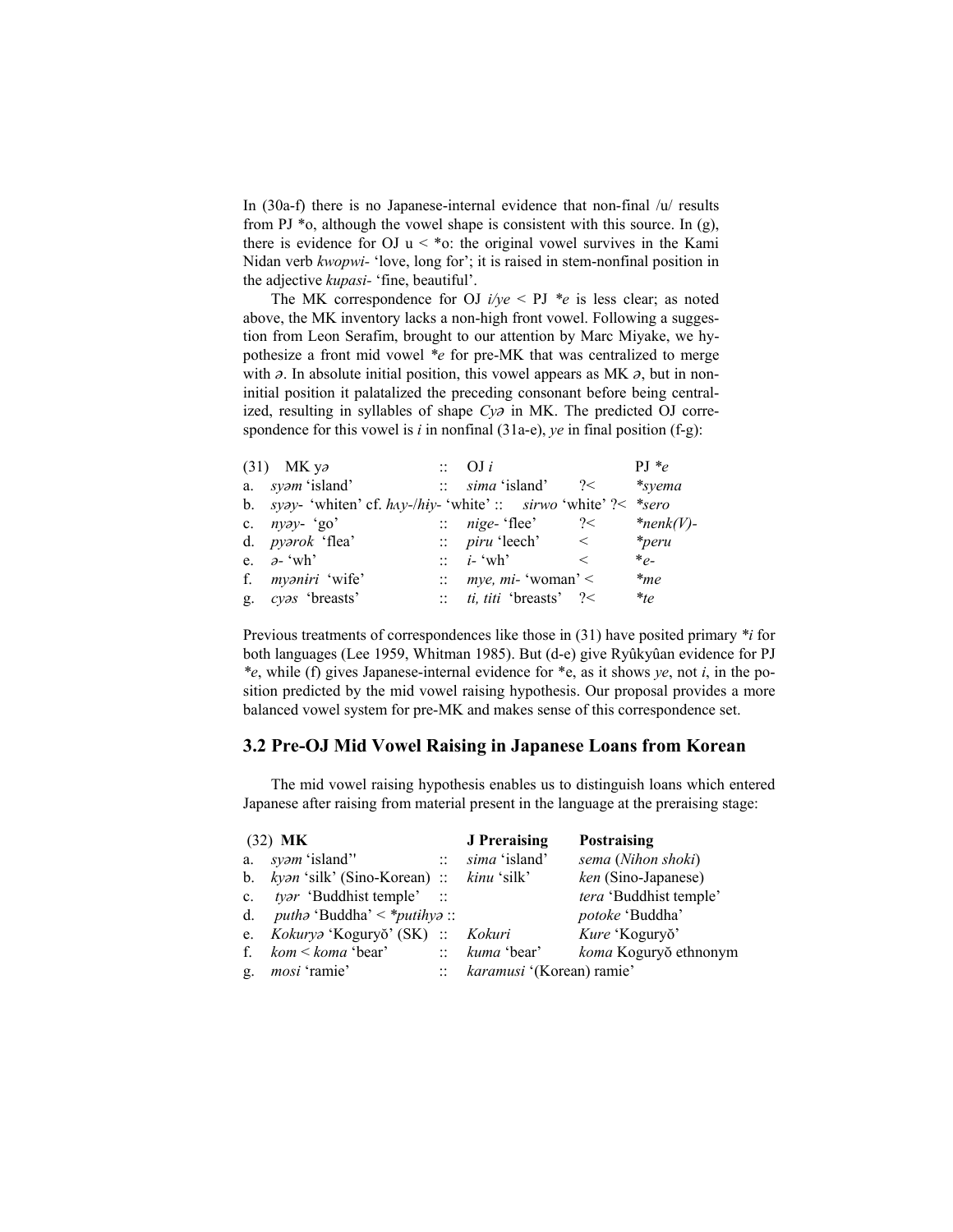Some of the J preraising forms in (32) are certain (b, e) or probable (g) loans, but the raising diagnostic shows them to be older than their counterparts in the right column.

#### **3.3 A Vowel Shift in EMK?**

 The unbalanced character of the LMK vowel system in (24) has attracted the attention of Korean linguists for over 40 years. One influential proposal is the 'vowel shift' hypothesis of Lee Ki-moon (1972a, b), which posits a series of chain-type shifts from the hypothesized Early Middle Korean system in (33):

```
(33) The post-EMK Vowel Shift (Lee 1968, 1972a,b)
```
\*i  $(LMK i)$  \*u  $\rightarrow$  \*u ↑ ↓ (LMK o) \*e  $\rightarrow$  \* a (LMK  $\Lambda$ )  $\leftarrow$  \* a \*a

The vowel shift hypothesis has been criticized by a number of linguists (Kang 1980, Kim 1993, Martin 2000, Vovin 2000). Despite the superficial structural similarity between (33) and the reconstructed PJ system in (23), the vowel correspondences we have discussed give no support for (33). (33) predicts correspondences of the type EMK  $*e > LMK \ge$ : OJ  $i <$  PJ  $*e$ , but all correspondences of this type in  $(31)$  involve LMK  $Cy<sub>o</sub>$ , not  $C<sub>o</sub>$ , supporting our hypothesis that only the former descends from a front vowel. Similarly, (33) predicts EMK  $*u > LMK$  *o* :: OJ  $u <$  PJ  $*u$ , but (30) shows that LMK *o* corresponds to OJ *u* only in raising environments; elsewhere, it corresponds to OJ *wo*.

#### **4. Conclusion**

We have argued for a Proto-Japanese system of seven vowels, three of which  $(*i, *e, and *o)$  were completely or largely eliminated by mergers by the period of the central dialect of OJ. We have shown how this system makes sense of similarities between the demonstrative systems of Korean and Japanese and a number of JK vowel correspondences.

## **Abbreviations**

- PJ Proto-Japanese (including Ryûkyûan)<br>OJ Old Japanese (700-800)
- OJ Old Japanese (700-800)<br>EMJ Early Middle Japanese (
- Early Middle Japanese (800-1200)
- EMK Early Middle Korean (900-1400)
- LMK Late Middle Korean (1400-1600)
- PR Proto-Ryûkyûan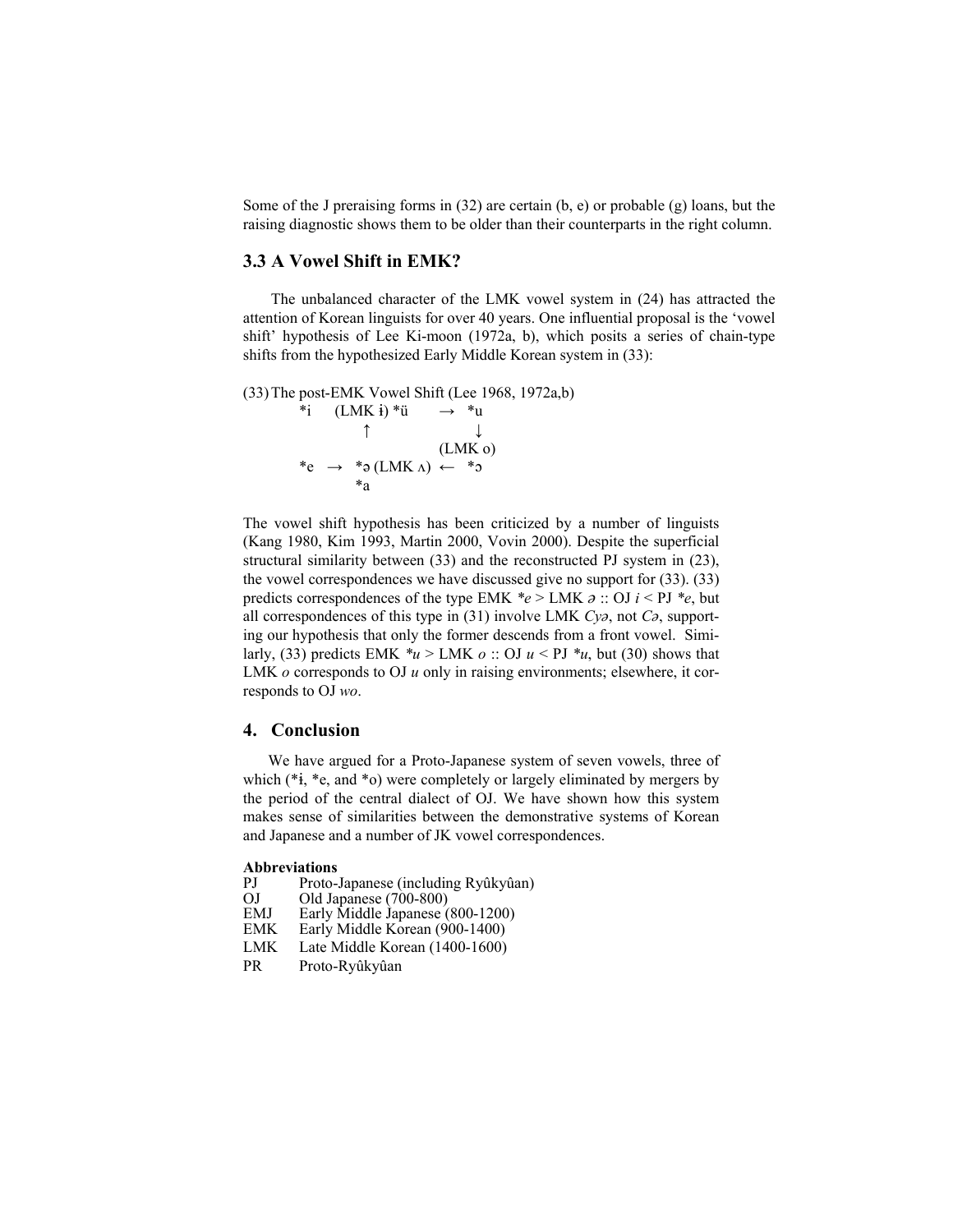### **References**

- Crothers, John. 1978. Typology and universals of vowel systems. In Green berg, J. (ed.) *Universals of Human Language, Volume 2: Phonology*, 93-153. Stanford: Stanford University Press.
- Frellesvig, Bjarke. 2001. A common Korean and Japanese copula. *Journal of East Asian Linguistics* 10: 1-35.
- Frellesvig, Bjarke and John Whitman. Forthcoming.a. The vowels of proto- Japanese. Japanese Language and Literature (spring 2004).

Frellesvig, Bjarke and John Whitman. Forthcoming.b. Evidence for seven vowels in proto-Japanese. Proto-Japanese, Proceedings from ICHL 2003 (2005).

Hashimoto, Shirô. 1966. Kodaigo no shiji-taikei: Jôdai o chûshin ni. *Kokugo Kokubun* 35: 329-41.

- Hashimoto, Shirô. 1982. Shijigo no shiteki tenkai. *Kôza nihongogaku*, vol. 2: Bunpôshi, ed. by Kenji Morioka et al., 217-40. Meiji Shoin.
- Hattori, Shirô. 1978-9. Nihonsogo ni tsuite 1 22. *Gekkan Gengo* vols. 7/1 7/3, 7/6 - 8/12.
- Hayata, Teruhiro. 1998. Jôdai nihongo no onsetsu kôzô to o-retsu kô-otsu no betsu (The Syllable and the Distinction between  $o_1$  and  $o_2$  in Old Japanese). *Onsei Kenkyû/Journal of the Phonetic Society of Japan* 2: 25-33.

Hayata, Teruhiro. 2000. The Liquid and stem-final vowel alternations of verbs in Ancient Japanese. *Gengo Kenkyû* 118: 5-27.

- Kang, Shinhang. 1980. *Kyerim yusa 'Koryŏ pang'ŏn' yŏngu*. Seoul: Sŏng gyun'gwan University Press.
- Kim, Chuwŏn. 1993. *Moŭm chohwa ŭi yŏngu*. Kyŏngsan: Yŏngnam Uni versity Press.
- Kôno, Rokurô. 1967/1979. *Kôno Rokurô Chosakushû* 1: 555-562. Tokyo: Heibonsha.
- Lange, Roland A. 1973*. The Phonology of Eighth-Century Japanese*. Tokyo: Sophia University.
- Lee, Ki-Moon. 1959. On the breaking of \*i in Korean. *Asia Yengwu* II.2.

Lee, Ki-Moon. 1972a. *Kwugŏ-sa kaesŏl*. Seoul: Minjung Sŏgwan.

- Lee, Ki-Moon. 1972b. *Kwugŏ ŭmun-sa yŏn'gu.* Seoul: Han'guk Mun hwa Yŏn'gu-so.
- Martin, Samuel E. 1966. Lexical evidence relating Korean to Japanese. *Language* 42.2: 185-251.
- Martin, Samuel E. 1987. *The Japanese Language Through Time*. Yale Uni versity Press.

Martin, Samuel E. 2000. How have Korean vowels changed through time.